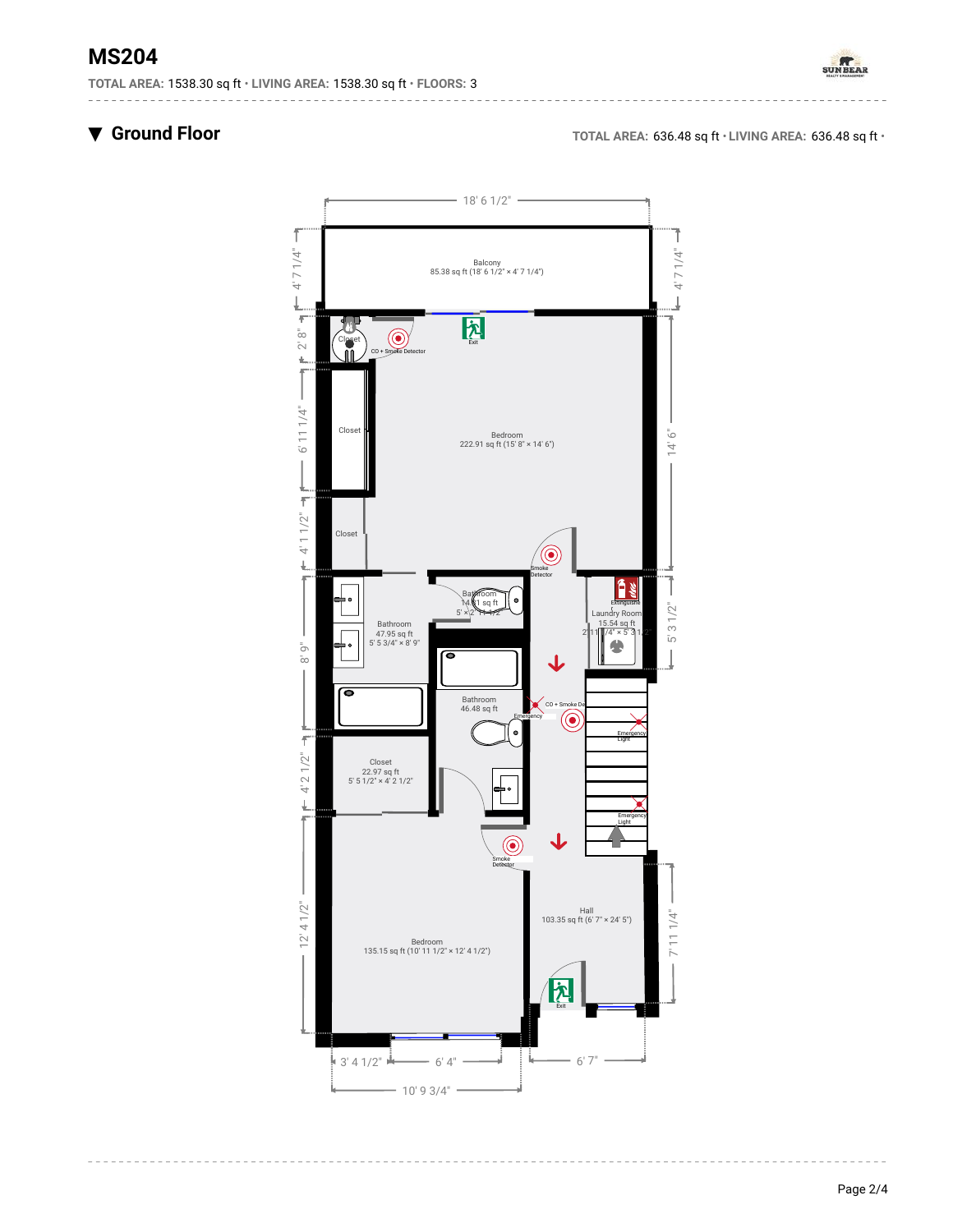# **MS204**

**TOTAL AREA:** 1538.30 sq ft • **LIVING AREA:** 1538.30 sq ft • **FLOORS:** 3



▼ **1st Floor TOTAL AREA:** 704.66 sq ft • **LIVING AREA:** 704.66 sq ft •